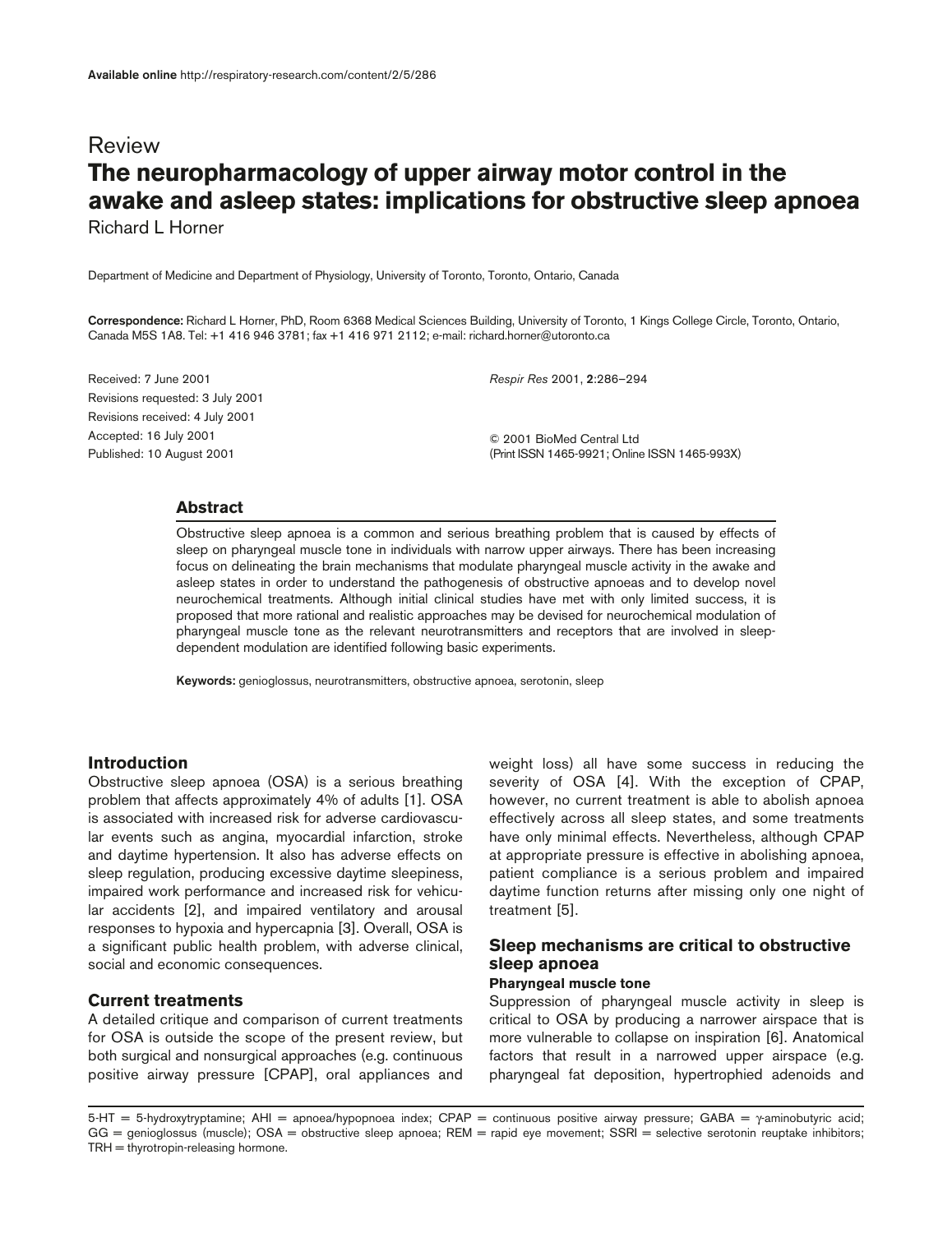





Neurotransmitters of currently unknown identities (labelled '?') are responsible for the influence of sleep/awake neuronal mechanisms on pharyngeal muscle activity via their effects on motor neurone activity and reflex responses. Identifying these neurotransmitters, which may be different between non-REM and REM sleep, and their corresponding receptors will help in understanding the pathogenesis of obstructive apnoeas by explaining the modulation of respiratory and reflex inputs that underlies reduced pharyngeal muscle activity in sleep, thereby precipitating airway obstructions in susceptible individuals.

tonsils, retrognathia, micrognathia, macroglossia) predispose to OSA by reducing the critical pressure that is needed for suction collapse. Likewise, changes in respiratory control system stability and decreased lung volume in sleep may also play a role in OSA. Notwithstanding the importance of such factors in predisposing to OSA, it is important to emphasize that, regardless of the features an individual patient may have that predispose to OSA, the upper airway still remains open in wakefulness and closes only in sleep. This simplistic, yet important, observation highlights a crucial feature relevant to this review, namely that OSA is a disorder dependent on sleep mechanisms because occlusions occur only in sleep. By extension, even in individuals with structural narrowing of the upper airway, OSA is ultimately caused by the impact of brain sleep mechanisms on the processes that control motor outflow to the pharyngeal muscles, the tone of which is necessary and sufficient to keep the airspace open during wakefulness.

#### **Reflexes**

The asphyxic stimuli and suction pressures generated during airway obstruction in sleep do not activate the pharyngeal muscles sufficiently to relieve the obstruction if the patient does not arouse from sleep [7], further highlighting the significant role of sleep mechanisms in OSA. Importantly, OSA patients also exhibit increased genioglossus (GG) muscle activity during wakefulness, suggesting the presence of a neuromuscular compensatory mechanism that prevents upper airway collapse in

those individuals with narrowed airways [8]. Although the mechanisms producing this compensatory increase in pharyngeal muscle activity in OSA patients are unknown, it is significant that this compensatory reflex is present in wakefulness and its withdrawal in sleep precipitates OSA.

#### **Summary**

In order to understand the pathogenesis of OSA, it is important to identify the mechanism(s) that underlie the 'wakefulness stimulus' to the pharyngeal dilator muscles. Specifically, it is necessary to identify the neurochemical basis of the effects of sleep and wakefulness on both pharyngeal muscle tone and reflex responses, and especially the mechanisms that underlie the sleep-dependent loss of the neuromuscular compensation for the narrowed airspace (Fig. 1). Identifying the neural substrate(s) for the wakefulness stimulus for pharyngeal motor neurones, and preventing loss of this stimulus in sleep, may theoretically lead to prevention of the critical reduction in pharyngeal dilator muscle activity that ultimately precipitates OSA.

The following text summarizes some of the brainstem mechanisms that may be involved in modulating pharyngeal muscle activity during sleep and awake states, and that may represent potential therapeutic targets in OSA. The discussion does not focus on the general field of pharmacological interventions in OSA (e.g. use of protriptyline, progesterone, theophylline, acetazolamide;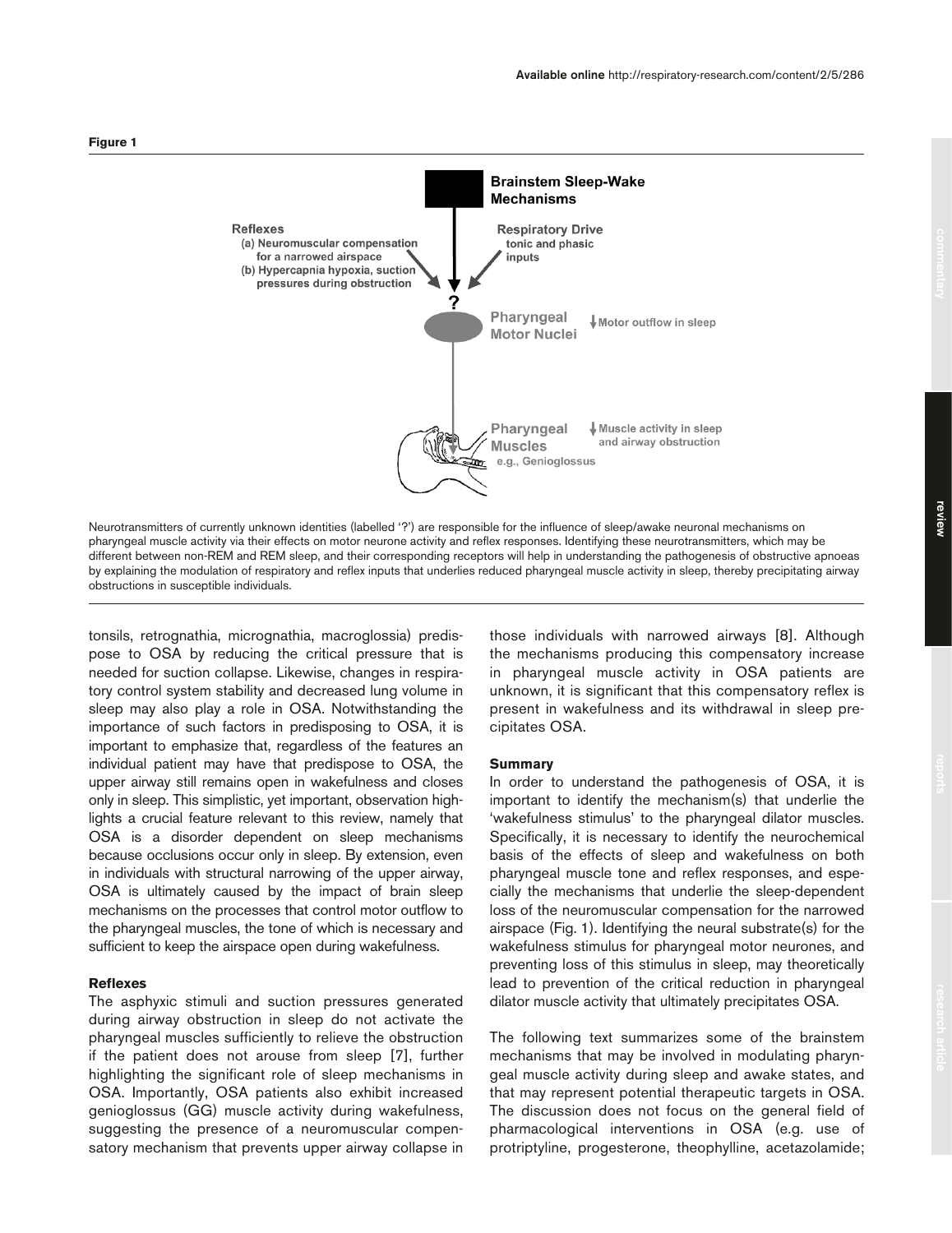



Schema of the neuronal circuitry that is currently believed to be involved in the pontine regulation of rapid eye movement (REM) sleep and generation of motor atonia. Decreased discharge in dorsal raphé and locus coeruleus complex neurons preceding and during REM sleep progressively disinhibits pontine cholinergic neurones of the laterodorsal and pedunculopontine tegmental nuclei (LDT/PPT) via withdrawal of serotonin (5-HT)-mediated and noradrenaline-mediated inhibitory inputs. Activation of these LDT/PPT neurones then leads to increased acetylcholine (ACh) release into the pontine reticular formation, resulting in activation of the neuronal systems that mediate ascending and descending signs of REM sleep (e.g. cortical desynchronization and motor atonia, respectively). Exogenous application of a cholinergic agonist (e.g. carbachol) by microinjection into the pontine reticular formation is used to mimic this process and trigger REM-like neural events in reduced preparations (e.g. anaesthetized or decerebrate animals). Postural motor atonia in REM sleep is produced by postsynaptic inhibition of motor neurones by γ-aminobutyric acid (GABA) and glycine. Neurones of the medullary reticular formation are thought to drive this inhibition, themselves being driven by neurones in the pontine reticular formation (the reticular structures are indicated by the boxes). Whether hypoglossal (XII) motor neurones are also postsynaptically inhibited in REM sleep by similar mechanisms is uncertain. Hypoglossal motor neurones also receive excitatory inputs from the locus coeruleus complex and medullary raphé that may also contribute to reduced genioglossus muscle activity in sleep, especially REM sleep. Corelease of thyrotropin-releasing hormone (TRH) and substance P from raphé neurones may contribute to this process. The influences of other neural systems that are potentially modulated by sleep states are not included for clarity. See text for more details. +, excitation; –, inhibition; M, muscarinic.

for overview see [9]), but for the reasons discussed above it is restricted to influences of sleep-state dependent neural systems.

## **Sleep-related suppression of pharyngeal muscle activity: potential mechanisms and important concepts**

Figure 2 shows potential interactions between neuronal groups that are involved in sleep/awake regulation and motor neurone activity. Evidence for and against the involvement of these mechanisms in control of the hypoglossal motor neurones that innervate the GG muscle is presented below, and implications for potential treatments for OSA are highlighted. The hypoglossal motor nucleus is the focus of the present review because the GG muscle is an important pharyngeal dilator muscle, and loss of activity of this muscle during sleep, especially rapid eye movement (REM) sleep, contributes to the onset of airway narrowing and occlusion [7]. Palatal muscles are also important, however, because the retropalatal airspace is a consistent site of closure in OSA [6]. As such, data that identify differential neural control of the trigeminal motor nucleus in the sleep and awake states are also presented where appropriate.

It is also important to note that respiratory premotor neurones exert significant influence on hypoglossal motor neurones, and these premotor neurones themselves are influenced by sleep mechanisms [10]. Indeed, it is important to appreciate that total motor outflow to the GG muscle is the sum of the respiratory and nonrespiratory inputs to hypoglossal motor neurones. This concept is important because pharyngeal muscles typically show phasic inspiratory activity on a background of tonic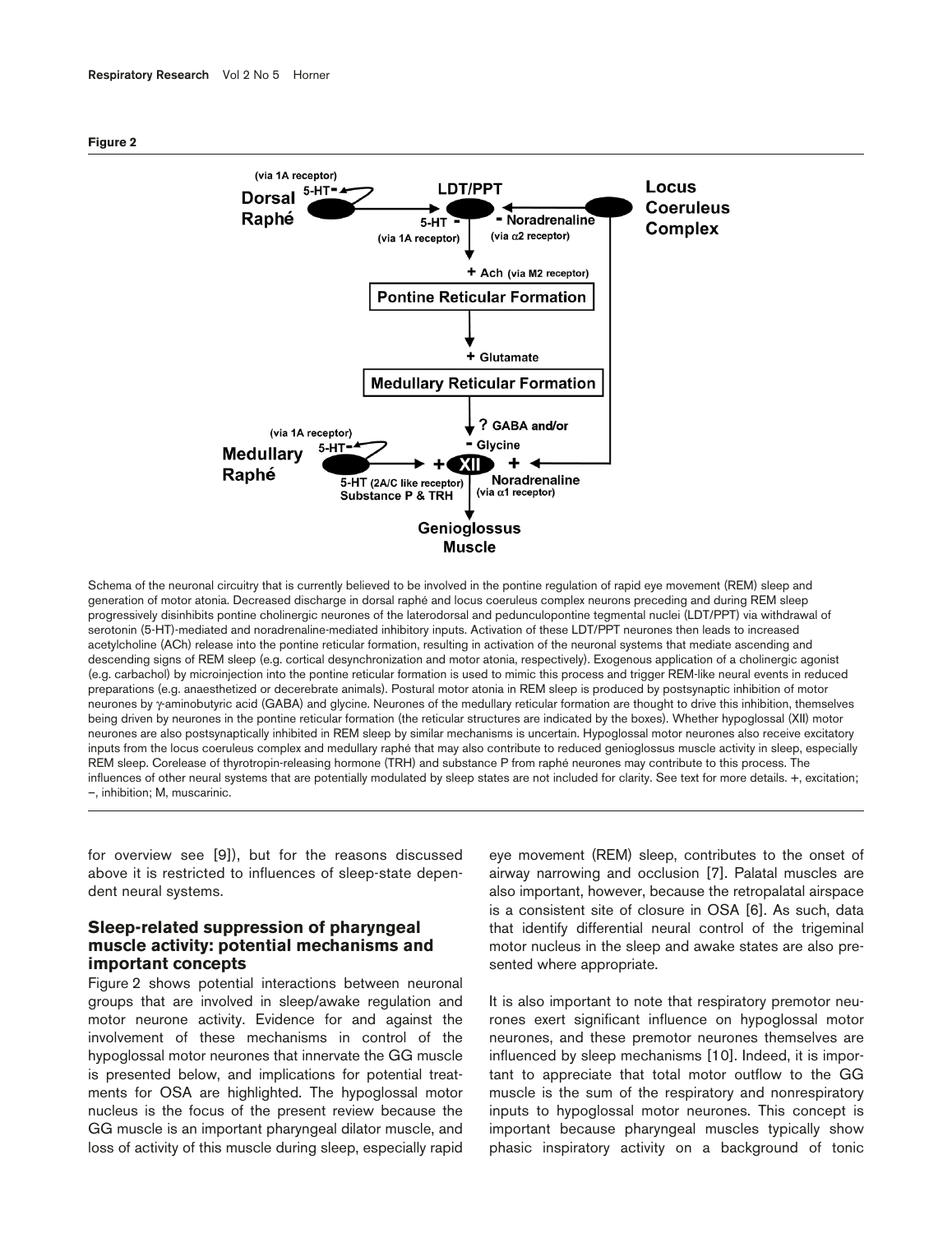activity that persists in expiration [11–13]. It is this prevailing tonic activity that is most suppressed in sleep [11–13], and this has major implications for airway collapse because a narrower airspace at end-expiration is particularly vulnerable to suction collapse on the next inspiration [6]. Even though there may be only small changes in peak inspiratory GG muscle activity in the transition from wakefulness to sleep in normal persons [11,12], the withdrawal of background tonic activity may be the significant problem in predisposing individuals with already narrowed airspaces to OSA. Moreover, given the effects of sleep on pharyngeal reflex responses (see above), the withdrawal of pharyngeal muscle activity in sleep would be especially apparent in those OSA patients who exhibit increased GG muscle activity during wakefulness because of reflex neuromuscular compensation [8]. Because sleep has dominant effects on the tonic drives to respiratory neurones and motor neurones [10,14], candidate neural systems that mediate these state-dependent tonic drives are now discussed.

## **Serotonin and pharyngeal motor control Neural mechanisms in reduced preparations**

The pioneering work of Kubin and coworkers [14] has been instrumental in developing the concept that statedependent modulation of serotonergic (i.e. 5-hydroxytryptamine [5-HT]) inputs to hypoglossal motor neurones may be importantly involved in changing GG muscle activity as a function of sleep/awake states. Medullary raphé neurones provide tonic 5-HT inputs to hypoglossal motor neurones [15]. Medullary raphé neurones also exhibit discharge rates that decline from wakefulness to non-REM sleep, with minimal firing in REM [16]. 5-HT depolarizes and increases the excitability of hypoglossal motor neurones *in vitro* [17] and excites hypoglossal motor neurones in decerebrate cats *in vivo* [18]. The mRNAs for several 5-HT receptor types are present at the hypoglossal nucleus [19] and, of these, types 2A and 2C probably mediate the excitatory effects of 5-HT on hypoglossal motor neurones [18]. In many medullary raphé neurones, both thyrotropin-releasing hormone (TRH) and substance P are colocalized with 5-HT, and these neurotransmitters are also excitatory to hypoglossal [20] and spinal motor neurones [21]. Discharge of medullary raphé neurones that project to the hypoglossal motor nucleus is decreased in a pharmacological model of REM sleep that is evoked by carbachol microinjection into the pontine reticular formation of decerebrate cats [15]. This pharmacological REM-like state is also associated with reduced 5-HT at the hypoglossal motor nucleus [22].

Overall, these observations are consistent with the notion that increased raphé activity in wakefulness may increase motor outflow to the GG muscle via increased 5-HT at the hypoglossal motor nucleus, whereas withdrawal of 5-HT in sleep may decrease GG muscle activity [14].

#### **Neural mechanisms in intact preparations**

From the standpoint of basic neural connections and pharmacological effects of 5-HT, the above observations are compelling in suggesting a role for 5-HT in state-dependent modulation of GG muscle activity. Until recently, however, it had not been tested how 5-HT applied directly to the hypoglossal motor nucleus modulates GG activity in an intact, freely behaving (i.e. unrestrained) preparation. Accordingly, a new model was developed for *in vivo* microdialysis of the caudal medulla in freely behaving, naturally sleeping rats in order to modulate neurotransmission at the hypoglossal motor nucleus.

In that model it was demonstrated that tonic GG muscle activation occurred when 5-HT was applied directly to the hypoglossal motor nucleus, and that the increased GG muscle activity was maintained for as long as 5-HT was applied (i.e. several hours) [23]. This finding supports the basic concept that increased 5-HT at the hypoglossal motor nucleus acts as a 'wakefulness stimulus' to hypoglossal motor neurones to elicit increased GG muscle activity. Of importance, however, those studies in freely behaving rats also showed that the excitatory effects of 5-HT on GG muscle activity were significantly modulated by the prevailing sleep/awake state [23]. For example, despite tonic stimulation by 5-HT delivered directly to the hypoglossal motor nucleus by microdialysis, periods of phasic GG suppression and even excitation occurred in REM sleep compared with non-REM sleep [23]. This finding suggests that different neuronal mechanisms impact on hypoglossal motor neurones in REM sleep compared with non-REM sleep, and that REM neural mechanisms can overcome the tonic GG muscle stimulation provided by the locally applied 5-HT. The practical and clinical implications of this result are discussed below.

#### **Implications for obstructive sleep apnoea**

Based on the overall premise that a sleep-dependent decline in 5-HT at the hypoglossal motor nucleus may decrease GG muscle activity [14], there have been several attempts to manipulate brain 5-HT levels in order to increase GG muscle activity as a potential therapy for OSA. Indeed, despite there being other candidate neurotransmitters that could also modify pharyngeal muscle tone across sleep/awake states (Fig. 2), 5-HT has received the most attention and accordingly is the primary focus of the present review. That 5-HT is worthy of this initial focus is exemplified by results showing that continuous delivery of 5-HT directly to the hypoglossal motor nucleus can selectively increase GG muscle activity for as long as the 5-HT is applied [23]. Conversely, systemic administration of the 5-HT antagonist ritanserin, in order to simulate withdrawal of 5-HT in sleep, decreases pharyngeal dilator muscle activity, decreases airway size and increases sleep disordered breathing in bulldogs [24].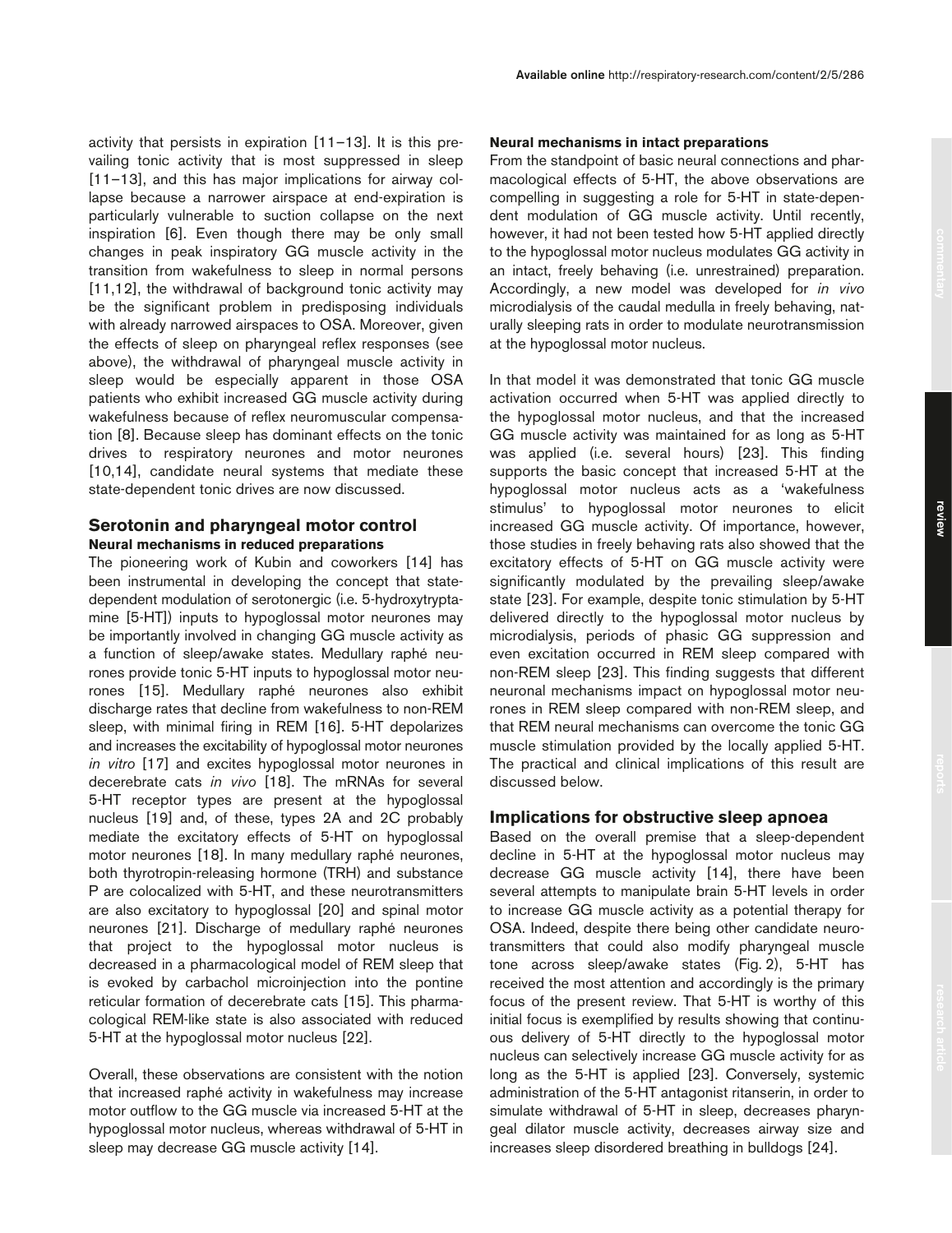There are several potential strategies by which to modulate pharyngeal muscle activity with serotonergic agents [25]. Such strategies include application of selective serotonin reuptake inhibitors (SSRIs); of agents that increase 5-HT production or that reduce breakdown of 5-HT; of broad-spectrum 5-HT agonists; and of agonists that are specific for receptors identified on pharyngeal motor neurones [25]. On the basis of this variety of options, it is still too early to determine the potential role of 5-HT as a future neuropharmacological therapy for OSA. This caution is necessary because the field is still in its relative infancy and because basic neural mechanisms and the appropriate receptor targets for 5-HT, as well as for other candidate neurotransmitters, still need to be identified. In addition, the combination of treatment strategies that is best suited to affect sleep-disordered breathing needs to be determined; this may be different for non-REM and REM sleep events, because the neurobiology of motor control is different between these two states [6,10,14]. With these caveats in mind, those studies that have attempted to modulate pharyngeal muscle activity or OSA using systemic approaches with 5-HT agents are discussed below.

In normal persons, Sunderram *et al*. [26] showed that the SSRI paroxetine both increased GG muscle activity *per se* and attenuated reflex GG muscle inhibition by positive airway pressure. This augmentation of GG muscle activity by paroxetine is consistent with the hypothesis of central stimulation of hypoglossal motor output by increased 5-HT [14]. Moreover, the resistance of this raised GG activity to mechanoreflex inhibition has potential implications for preservation of reflex neuromuscular compensation previously identified as important in OSA (Fig. 1). It is noteworthy that augmentation of GG muscle activity by paroxetine was measured in wakefulness [26], at a time when SSRIs would be expected to exert their most pronounced effects because 5-HT raphé neurones are most active when awake [16].

In sleep, however, when 5-HT neurones are less active, it may be expected that SSRIs would be less effective in increasing pharyngeal muscle activity because of reduced endogenous 5-HT. This may explain why SSRIs have only modest effects on sleep-disordered breathing in OSA [27–29]. For example, administration of fluoxetine [27] and paroxetine [28] resulted in statistically significant (but only modest) improvements in apnoea/hypopnoea index (AHI) in OSA patients (from 57 to 34 and from 25 to 18 per hour of sleep, respectively). In another study, however, night-time paroxetine caused no improvement in AHI [29], but all those patients had severe OSA (>60 events per hour). Nevertheless, even in the latter study there was increased peak inspiratory GG muscle activity for a given oesophageal pressure with paroxetine, which is consistent with potential stimulation of pharyngeal muscle activity by 5-HT [29].

Application of L-tryptophan, a precursor of 5-HT that leads to increased 5-HT production, also produces modest improvements in AHI in humans [30]. This was especially the case in a canine model of OSA when combined with trazodone, the metabolite of which (meta- [chlorophenyl]piperazine) is a 5-HT<sub>2A,2C</sub> receptor agonist [25]. In humans the safety of L-tryptophan loading has recently been questioned because of its association with eosinophilia/myalgia syndrome [9].

Data also suggest that the beneficial effects of SSRIs on sleep-disordered breathing are most pronounced in non-REM sleep, with little or no change in REM events [27,28]. This difference between non-REM and REM sleep may be expected because 5-HT raphé neurones show minimal activity in REM [16], and hence SSRIs would be least effective in increasing 5-HT levels in that sleep state. Another potential reason for the minimal effect of SSRIs on REM events is that the neuronal processes that underlie generation of REM sleep itself may also recruit additional neuronal mechanisms that can overcome the excitatory stimulation of hypoglossal motor neurones by 5-HT. This effect may also explain why improvements in sleep-disordered breathing following L-tryptophan administration were also most pronounced in those individuals with events that predominantly occurred during non-REM sleep [30]. In support of this scenario, when 5-HT is applied directly to the hypoglossal motor nucleus by *in vivo* microdialysis to produce tonic GG muscle stimulation in naturally sleeping animals, REM sleep is associated with periods of significant phasic suppression of GG muscle activity that can overcome this 5-HT mediated excitation [23]. Likewise, in a canine model of obstructive apnoea, combined treatment with L-tryptophan and trazodone reduced the number of sleep-disordered breathing events, but was unable to prevent the persistent suppression of pharyngeal dilator muscle activity that occurs during the transition from non-REM to REM sleep [25].

The neural mechanisms that mediate such persistent suppression of GG muscle activity in REM sleep, despite excitatory stimulation of the hypoglossal motor nucleus, have not been determined, and inhibitory or disfacilitatory mechanisms may each play a role to a greater or lesser degree. Further withdrawal of endogenous excitatory neurotransmitters in the transition from non-REM to REM sleep (e.g. 5-HT with coreleased TRH and substance P [16] and noradrenaline [31]) would promote further disfacilitation of hypoglossal motor output to GG muscle. The potential role of inhibitory mechanisms is discussed below (see Inhibitory neurotransmitters: γ-aminobutyric acid and glycine).

#### **Complications with 5-hydroxytryptamine stimulation strategies**

The success of future studies in OSA with agents to increase central 5-HT levels will rely on the ability to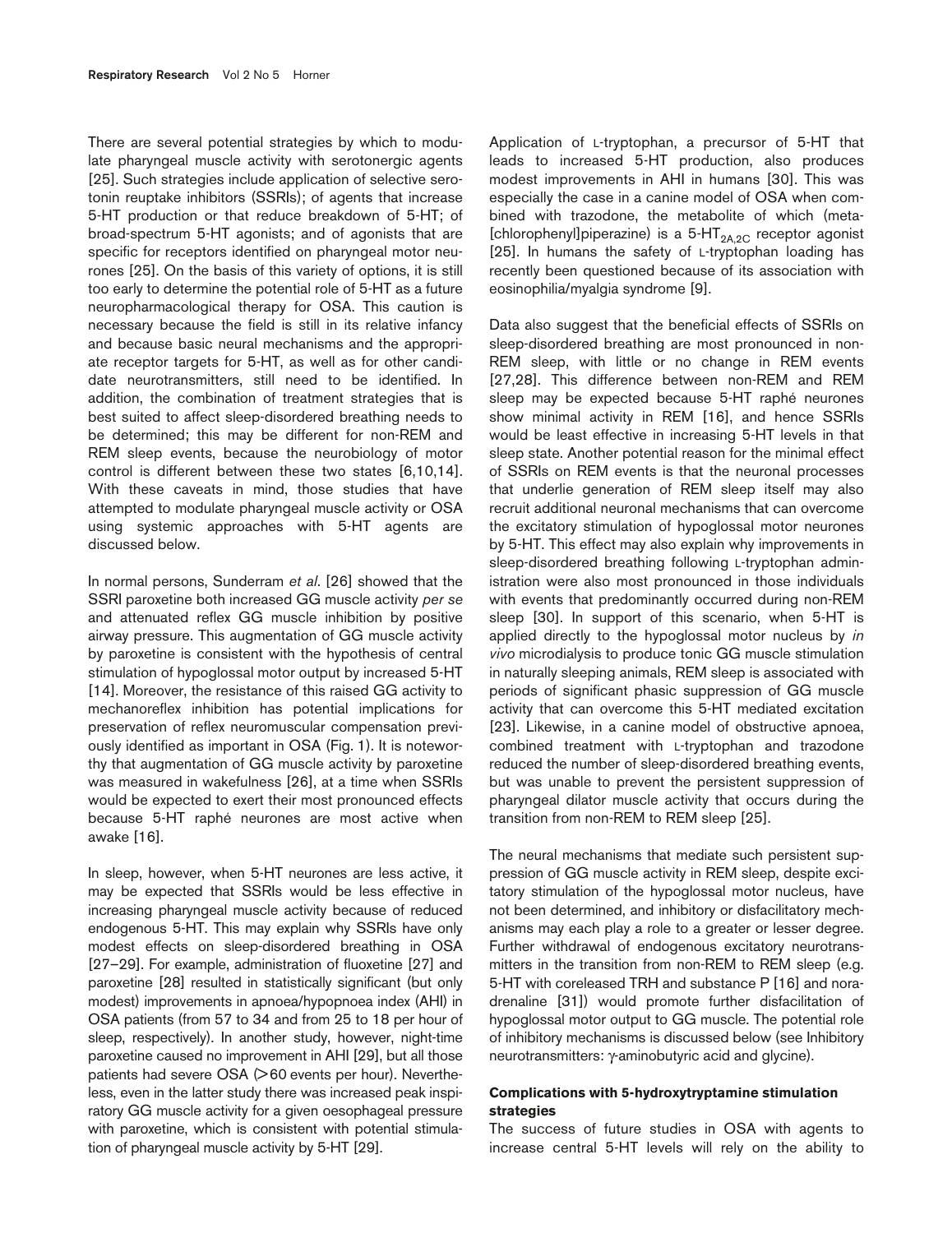

The potential for different serotonin (5-hydroxytryptamine [5-HT]) receptors that act at different sites to modulate hypoglossal motor neurone activity. In addition, modulation of  $5-HT<sub>1A</sub>$  autoreceptors on dorsal raphe neurones may also indirectly affect hypoglossal motor neurones via effects on rapid eye movement sleep (Fig. 2). See text for more details. +, excitation; –, inhibition.

target selectively the relevant neural systems and 5-HT receptors on pharyngeal motor neurones. Although this aim is feasible in animal preparations with local delivery of agents to pharyngeal motor nuclei using anatomical approaches [23], the use of systemic approaches in intact humans will pose a significant challenge. In practice, it will be difficult to target selectively the postsynaptic 5-HT neuronal elements on the relevant pharyngeal motor nuclei while avoiding the presynaptic and autoreceptor elements that, in some cases, can suppress motor outflow. For example, although excitatory 5-HT inputs to the hypoglossal motor nucleus stimulate GG muscle activity [14,17,18,23], the caudal raphé neurones that provide these inputs possess axon collaterals that selfinhibit raphé neurones via the 5-HT<sub>1A</sub> autoreceptor [15]. Accordingly, attempts to increase 5-HT in the central nervous system via pharmacological approaches, with the aim of increasing pharyngeal motor outflow, should be careful to avoid such inhibitory effects on endogenous 5-HT drives to the hypoglossal motor nucleus.

Likewise, although the excitatory effects of 5-HT at the hypoglossal motor nucleus have been emphasized, presynaptic 5-HT<sub>1B</sub> receptors can inhibit excitatory glutamatergic [32] and inhibitory glycinergic [33] inputs to hypoglossal motor neurones. This differential modulation of hypoglossal motor outflow by 5-HT (i.e. excitation versus suppression) may be involved in switching motor output appropriate for specific behaviours (e.g. respiration versus mastication, suckling or swallowing) [34]. At the very least, however, these results complicate the simple expectation that 5-HT merely excites tonic hypoglossal motor outflow to the GG muscle. This issue is relevant because in newborn rats 5-HT can suppress hypoglossal

motor activity [35] and systemic administration of ondansetron, a  $5-HT<sub>3</sub>$  receptor antagonist, can even reduce sleep-disordered breathing in adult bulldogs [36]. The latter result is complicated, however, and may not be due to direct effects of this agent at the hypoglossal motor nucleus because, at least in the rat, there is no effect of  $5-HT<sub>3</sub>$  receptor stimulation at this site [37].

The potential for different 5-HT receptors to exert differential modulation of hypoglossal motor neurones is shown in Figure 3. The aforementioned differential facilitation of phasic respiratory versus tonic nonrespiratory inputs to pharyngeal motor neurones by 5-HT [34] is relevant because it relates to the maintenance of airway patency (see above) and implies that 5-HT mediated effects may even be dose dependent. Moreover, 5-HT is ubiquitous in the central nervous system, and selective interventions to increase pharyngeal muscle activity will probably prove difficult without affecting other major behavioural systems (e.g. sleep, mood, etc.) or even respiratory pump muscle activity [38]. This is of concern for OSA because costimulation of the respiratory pump muscles by pharmacological interventions may offset the potential beneficial effects of pharyngeal muscle activation. In contrast, potential coactivation of tongue protruders and retractors by pharmacological interventions may be beneficial for OSA, because this coactivation improves upper airway stability [39].

## **Other neurotransmitters and pharyngeal motor control in awake and asleep states**

Thus far the present review has focused on 5-HT as a potential modulator of pharyngeal muscle activity across sleep/awake states. Other state-dependent neurotransmitters may also be involved, however, but those neural systems have not been explored to the same extent as 5-HT. Some of those other candidate neuronal systems are considered in the following sections, although not all potential candidates are discussed (e.g. acetylcholine) because the literature linking them and the control of pharyngeal motor output by sleep mechanisms is currently lacking.

#### **Excitatory neurotransmitters: noradrenaline, thyrotropin-releasing hormone and substance P** *Noradrenaline*

Like raphé neurones, noradrenergic neurones of the locus coeruleus complex show state-dependent activity; discharge rates decline from waking to non-REM sleep, with minimal firing in REM [31]. Those neurones project widely throughout the central nervous system and enhance synaptic transmission at their target sites. *In vitro* studies [40] have shown that noradrenaline depolarizes and increases excitability of hypoglossal motor neurones via  $\alpha_1$ -adrenoreceptors. Thus, there is appropriate circuitry by which sleep-related decreases in the activity of noradrenergic neurones may contribute to sleep-related decreases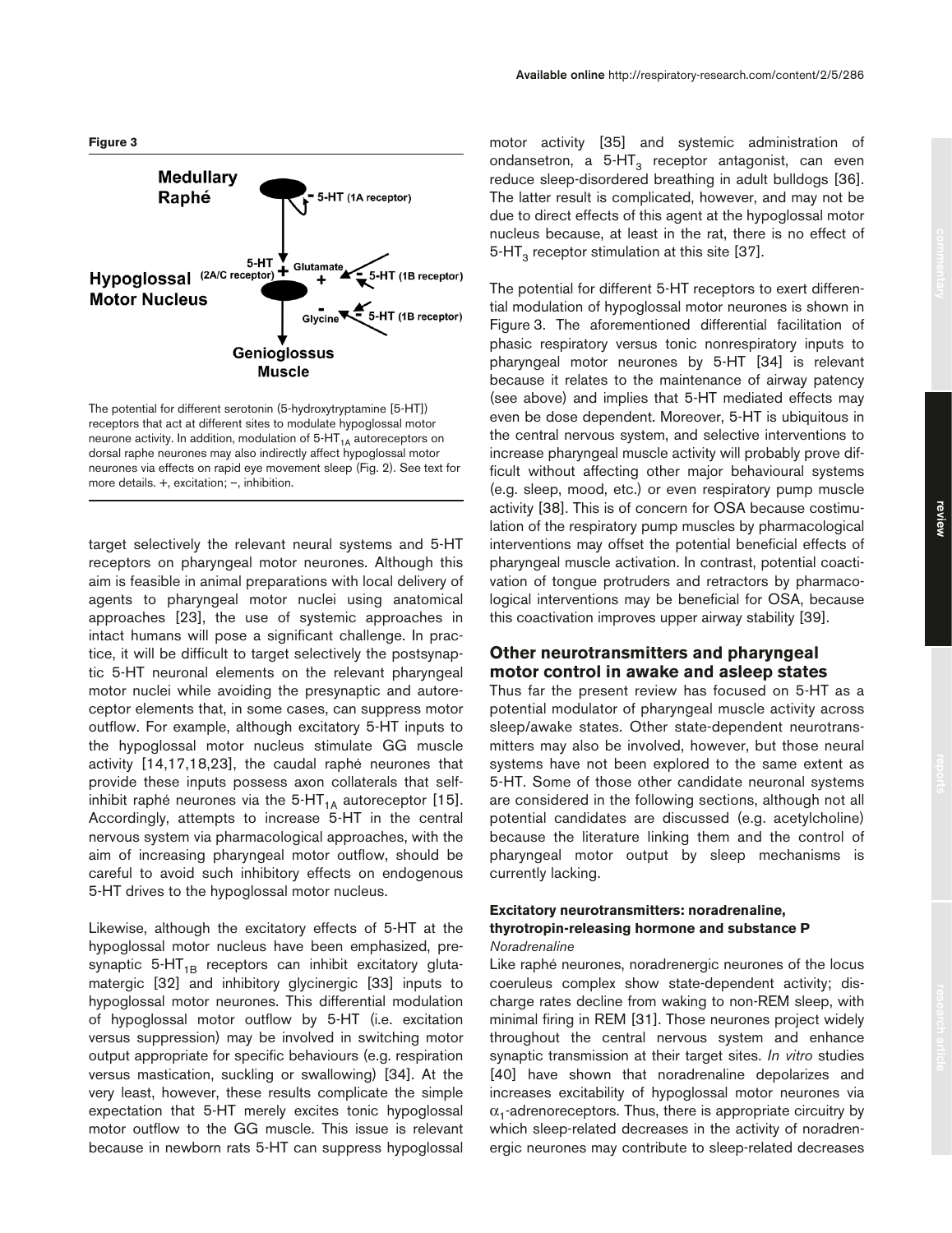in the excitation of pharyngeal motor neurones. Unlike for 5-HT, however, there is a relative paucity of data regarding the potential role of noradrenaline in the control of pharyngeal muscles and the relevance to OSA.

#### *Thyrotropin-releasing hormone*

TRH is colocalized with 5-HT in many medullary raphé neurones, and this peptide is also excitatory to hypoglossal motor neurones [20]. Consequently, withdrawal of TRH in sleep, especially REM sleep, may also contribute to decreased pharyngeal muscle activity and reflex responses (Fig. 2). TRH analogues with little endocrine activity are of intriguing potential as an aid to increase motor activity. Indeed, even several years ago TRH and its analogues were shown to be beneficial in motor disorders that involve spinal dysfunction (e.g. spasticity produced by spinal trauma) [41]. However, I am unaware of any full studies that assessed the potential impact of modulating TRH on pharyngeal muscle activity or OSA. Of relevance, the increased motor neurone excitability produced after systemic administration of a TRH analogue in rats is potentiated by coadministration of a 5-HT agonist [42].

#### *Substance P*

Substance P is also colocalized with 5-HT and TRH in many medullary raphé neurons and excites motor neurones [21]; therefore, its withdrawal in sleep may contribute to suppressed motor activity and reflex responses. Modulation of substance P, however, is unlikely to be useful in augmenting GG muscle activity, given the involvement of this transmitter in modulation of sensory pathways such as pain.

#### **Inhibitory neurotransmitters:** γ**-aminobutyric acid and glycine**

Postsynaptic inhibitory mechanisms play a role in hypotonia of postural (lumbar) and trigeminal motor neurones both in natural REM sleep and in the REM-like state produced by pontine carbachol [43,44]. However, whether such inhibitory mechanisms contribute to suppression of hypoglossal motor output to GG muscle in REM sleep is uncertain, on the basis of studies in decerebrate or anaesthetized animals following carbachol administration [45,46]. However, pontine carbachol does not reproduce the whole range of electrocortical and respiratory changes that is elicited in natural REM sleep, particularly phasic events [14,47], which may be involved in transient inhibitions of hypoglossal motor output [46]. Accordingly, whether inhibitory mechanisms are recruited in natural REM sleep to suppress hypoglossal motor activity is controversial.

As with other motor neurones, however, the neural circuitry suggests that there is the potential for hypoglossal motor neurones to be affected by postsynaptic inhibitory mechanisms. For example, inhibitory postsynaptic potentials sensitive to applied strychnine have been recorded in hypoglossal motor neurones [48,49]. Application of γ-aminobutyric acid (GABA) inhibits hypoglossal motor neurone activity via the  $GABA_A$  receptor  $[48,49]$ . Of importance, GABA and glycine may be coreleased from the same presynaptic vesicle [48], and this could explain the major suppression of GG muscle activity in REM sleep [11] if both neural systems are recruited together. Whether recruitment of GABA and glycine systems occurs in REM sleep has not been determined for the hypoglossal motor nucleus, however, and this is an important question for future research. In this regard there is an interesting case report that describes an attempt to counteract putative glycinergic inhibition of pharyngeal motor neurones with systemically applied strychnine in a patient with OSA [50]. In that study strychnine caused an increase in tensor palatini muscle activity; changes in GG muscle activity were less obvious, however, and non-REM and REM sleep were not distinguished [50]. Again, as for transmitters other than 5-HT, there is a distinct lack of data regarding the potential role of inhibitory neurotransmitters in control of pharyngeal muscles and its relevance to OSA.

#### **Conclusion**

There have been several previous attempts in humans to increase upper airway muscle tone and to alleviate obstructive apnoeas by neurochemical approaches, and a resurgence of interest in these approaches has occurred as knowledge of the neural systems that affect pharyngeal motor control increases. To date, however, these clinical studies have met with only limited success, in large part because the basic mechanisms that underlie suppression of upper airway muscle activity in natural sleep, and the neurotransmitters and receptor subtypes that are importantly involved, have not yet been fully determined. Once these neural systems and receptors have been identified and their relative importance determined, however, it is expected that more rational and systematic approaches can be devised for the systemic administration of drugs in order to centrally modulate motor output to the pharyngeal muscles. Indeed, as in other disciplines (e.g. the continuing development of drugs for asthma, heart disease, etc.), an effective route for overcoming the many obstacles in this field will probably be forthcoming, especially after the basic physiological experiments guide the clinical and therapeutic approaches to target specific receptors.

From a clinical perspective, the importance of understanding basic neural mechanisms of pharyngeal motor control, especially the differences in neurobiology between non-REM and REM sleep, cannot be emphasized enough, both in adequate interpretation of clinical data and in planning therapeutic interventions. For example, if progressive inhibition or absence of facilitation significantly contributes to further GG muscle suppression from non-REM to REM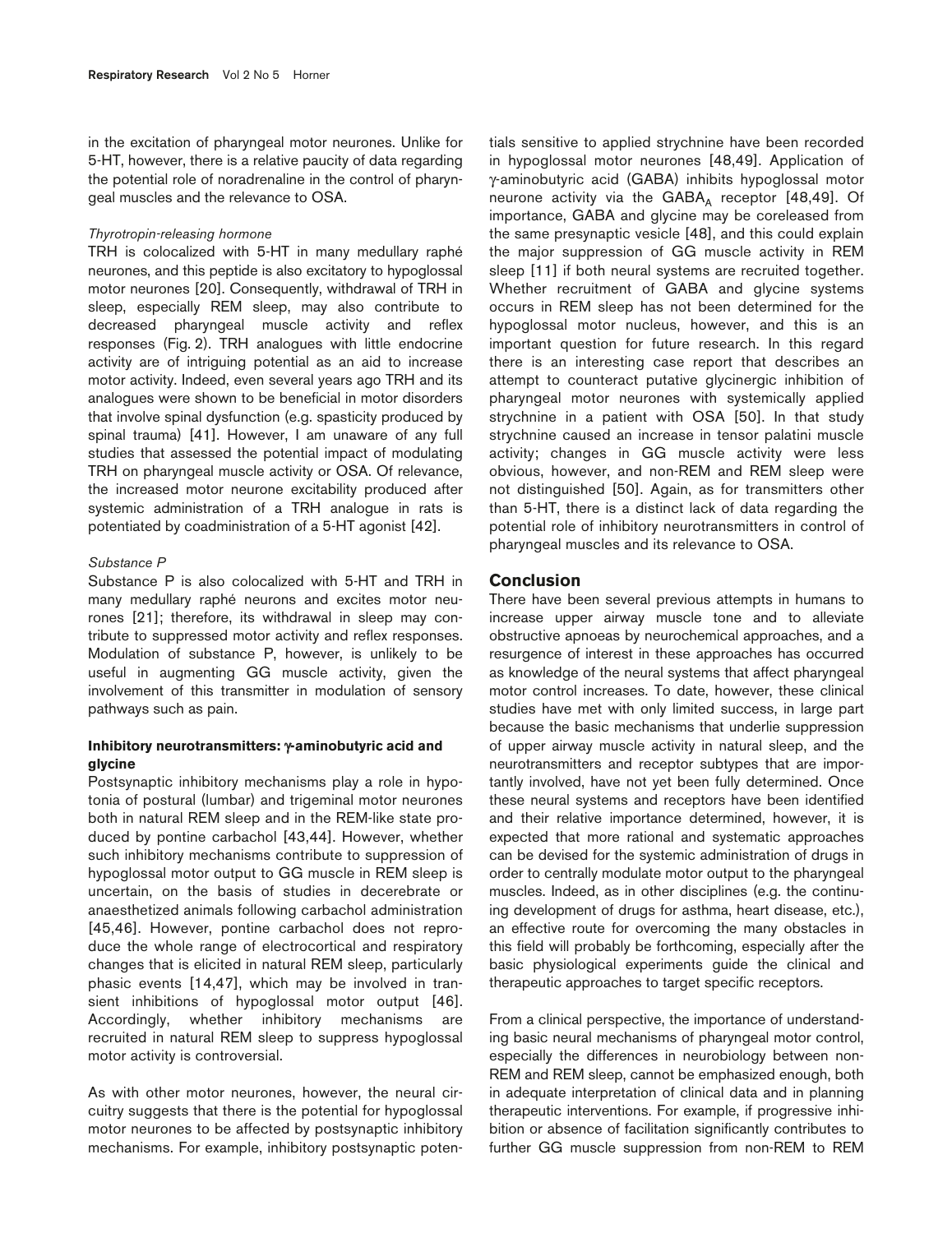sleep, then a suitable combination of neuropharmacological agents may be more beneficial to maintaining pharyngeal muscle tone in REM sleep than modulating a single neurotransmitter that may only be effective in non-REM sleep. The implication of this consideration is that any potential therapy may have to be tailored to the individual patient, based on whether their sleep-disordered breathing predominates in non-REM and/or REM sleep. Accordingly, all studies investigating potential treatments for sleep-disordered breathing should rigorously control for such variables that influence OSA, such as sleep stage and even body position in which apnoeas occur.

#### **Acknowledgements**

The author's work is supported by an Canadian Institutes of Health Research (CIHR) Operating Grant (15563), and development grants from the Canada Foundation for Innovation and the Ontario Research and Development Challenge Fund. The author is a recipient of a CIHR Scholarship.

## **References**

- 1. Young T, Palta M, Dempsey J, Skatrud J, Badr S: **The occurrence of sleep-disordered breathing among middle-aged adults.** *N Engl J Med* 1993, **328**:1230-1235.
- 2. Bassiri AG, Guilleminault C: **Clinical features and evaluation of obstructive sleep-hypopnea syndrome.** In: *Principles and Practice of Sleep Medicine*, 3rd edn. Edited by Kryger MH, Roth T, Dement WC. Philadelphia: WB Saunders, 2000:869-878.
- 3. Kimoff RJ, Brooks D, Horner RL, Kozar LF, Render-Teixeira CL, Champagne V, Mayer P, Phillipson EA: **Ventilatory and arousal responses to hypoxia and hypercapnia in a canine model of obstructive sleep apnea.** *Am J Respir Crit Care Med* 1997, **156**: 886-894.
- Kryger MH: Management of obstructive sleep apnea-hypop**nea syndrome: overview.** In: *Principles and Practice of Sleep Medicine*, 3rd edn. Edited by Kryger MH, Roth T, Dement WC. Philadelphia: WB Saunders, 2000:940-954.
- 5. Kribbs NB, Pack AI, Kline LR, Getsy JE, Schuett JS, Henry JN, Maislin G, Dinges DF: **Effects of one night without nasal CPAP treatment on sleep and sleepiness in patients with obstructive sleep apnea.** *Am Rev Respir Dis* 1993, **147**:1162-1168.
- 6. Horner RL: **Motor control of the pharyngeal musculature and implications for the pathogenesis of obstructive sleep apnea.** *Sleep* 1996, **19**:827-853.
- 7. Remmers JE, de Groot WJ, Sauerland EK, Anch AM: **Pathogenesis of upper airway occlusion during sleep.** *J Appl Physiol* 1978, **44**:931-938.
- 8. Mezzanotte WS, Tangel DJ, White DP: **Waking genioglossal electromyogram in sleep apnea patients versus normal controls (a neuromuscular compensatory mechanism).** *J Clin Invest* 1992, **89**:1571-1579.
- Sanders MH: Medical therapy for obstructive sleep apnea**hypopnea syndrome.** In: *Principles and Practice of Sleep Medicine*, 3rd edn. Edited by Kryger MH, Roth T, Dement WC. Philadelphia: WB Saunders, 2000:879-893.
- 10. Orem J, Kubin L: **Respiratory physiology: central neural control.** In: *Principles and Practice of Sleep Medicine*, 3rd edn. Edited by Kryger MH, Roth T, Dement WC. Philadelphia: WB Saunders, 2000:205-220.
- 11. Sauerland EK, Harper RM: **The human tongue during sleep: electromyographic activity of the genioglossus muscle.** *Exp Neurol* 1976, **51**:160-170.
- 12. Pillar G, Malhotra A, Fogel RB, Beauregard J, Slamowitz DI, Shea SA, White DP: **Upper airway muscle responsiveness to rising PCO2 during NREM sleep.** *J Appl Physiol* 2000, **89**:1275-1282.
- 13. Tangel DJ, Mezzanotte WS, Sandberg EJ, White DP: **Influences of NREM sleep on the activity of tonic vs. inspiratory phasic muscles in normal men.** *J Appl Physiol* 1992, **73**:1058-1066.
- 14. Kubin L, Davies RO, Pack AI: **Control of upper airway motoneurons during REM sleep.** *News Physiol Sci* 1998, **13**:91-97.
- 15. Woch G, Davies RO, Pack AI, Kubin L: **Behaviour of raphe cells projecting to the dorsomedial medulla during carbacholinduced atonia in the cat.** *J Physiol (Lond)* 1996, **490**:745-758.
- 16. Jacobs BL, Azmitia EC: **Structure and function of the brain serotonin system.** *Physiol Rev* 1992, **72**:165-229.
- 17. Berger AJ, Bayliss DA, Viana F: **Modulation of neonatal rat hypoglossal motoneuron excitability by serotonin.** *Neurosci Lett* 1992, **143**:164-168.
- 18. Kubin L, Tojima H, Davies RO, Pack AI: **Serotonergic excitatory drive to hypoglossal motoneurons in the decerebrate cat.** *Neurosci Lett* 1992, **139**:243-248.
- 19. Okabe S, Mackiewicz M, Kubin L: **Serotonin receptor mRNA expression in the hypoglossal motor nucleus.** *Resp Physiol* 1997, **110**:151-160.
- 20. Bayliss DA, Viana F, Berger AJ: **Mechanisms underlying excitatory effects of thyrotropin-releasing hormone on rat hypoglossal motoneurons in vitro.** *J Neurophysiol* 1992, **68**:1733-1745.
- 21. White SR: **A comparison of the effects of serotonin, substance P and thyrotropin-releasing hormone on excitability of rat spinal motoneurons in vivo.** *Brain Res* 1985, **335**:63-70.
- 22. Kubin L, Reignier C, Tojima H, Taguchi O, Pack AI, Davies RO: **Changes in serotonin level in the hypoglossal nucleus region during carbachol-induced atonia.** *Brain Res* 1994, **645**:291- 302.
- 23. Jelev A, Sood S, Liu H, Horner RL: **Microdialysis perfusion of 5- HT into the hypoglossal motor nucleus differentially modulates genioglossus activity across natural sleep-wake states in rats.** *J Physiol (Lond)* 2001, **532**:467-481.
- 24. Veasey SC, Panckeri KA, Hoffman EA, Pack AI, Hendricks JC: **The effects of serotonin antagonists in an animal model of sleep-disordered breathing.** *Am J Respir Crit Care Med* 1996, **153**:776-786.
- 25. Veasey SC, Fenik P, Panckeri K, Pack AI, Hendricks JC: **The effects of trazodone with L-tryptophan on sleep-disordered breathing in the English bulldog.** *Am J Respir Crit Care Med* 1999, **160**:1659-1667.
- 26. Sunderram J, Parisi RA, Strobel RJ: **Serotonergic stimulation of the genioglossus and the response to nasal continuous positive airway pressure.** *Am J Respir Crit Care Med* 2000, **162**: 925-929.
- 27. Hanzel DA, Proia NG, Hudgel DW: **Response of obstructive sleep apnea to fluoxetine and protriptyline.** *Chest* 1991, **100**: 416-421.
- 28. Kraiczi H, Hedner J, Dahlof P, Ejnell H, Carlson J: **Effect of serotonin uptake inhibition on breathing during sleep and daytime symptoms in obstructive sleep apnea.** *Sleep* 1999, **22**:61-67.
- 29. Berry RB, Yamaura EM, Gill K, Reist C: **Acute effects of paroxetine on genioglossus activity in obstructive sleep apnea.** *Sleep* 1999, **22**:1087-1092.
- 30. Schmidt HS: **L-tryptophan in the treatment of impaired respiration in sleep.** *Bull Eur Physiopathol Respir* 1983, **19**:625-629.
- 31. Aston-Jones G, Bloom FE: **Activity of norepinephrine-containing locus coeruleus neurons in behaving rats anticipates fluctuations in the sleep-waking cycle.** *J Neurosci* 1981, **1**: 876-886.
- 32. Singer JH, Bellingham MC, Berger AJ: **Presynaptic inhibition of glutamatergic synaptic transmission to rat motoneurons by serotonin.** *J Neurophysiol* 1996, **76**:799-807.
- 33. Umemiya M, Berger AJ: **Presynaptic inhibition by serotonin of glycinergic inhibitory synaptic currents in the rat brain stem.** *J Neurophysiol* 1995, **73**:1192-1201.
- 34. Singer JH, Berger AJ: **Presynaptic inhibition by serotonin: a possible mechanism for switching motor output of the hypoglossal nerve.** *Sleep* 1996, **19(suppl)**:S146-S149.
- 35. Morin D, Monteau R, Hilaire G: **Compared effects of serotonin on cervical and hypoglossal activities: an in-vitro study in the newborn rat.** *J Physiol (Lond)* 1992, **451**:605-629.
- 36. Veasey SC, Chachkes J, Fenik P, Hendricks JC: **The effects of ondansetron on sleep-disordeded breathing in the English Bulldog.** *Sleep* 2001, **24**:155-160.
- 37. Veasey SC, Ogawa H, Morales M, Fenik P, Chachkes J, Pack AI, Kubin L: **Anatomical and physiological correlates of the 5-HT3 receptor within the hypoglossal nucleus [abstract].** *Sleep* 2000, **23(suppl 2)**:A110.
- 38. Richmonds CR, Hudgel DW: **Hypoglossal and phrenic motoneuron responses to serotonergic active agents in rats.** *Respir Physiol* 1996, **106**:153-160.

**review**